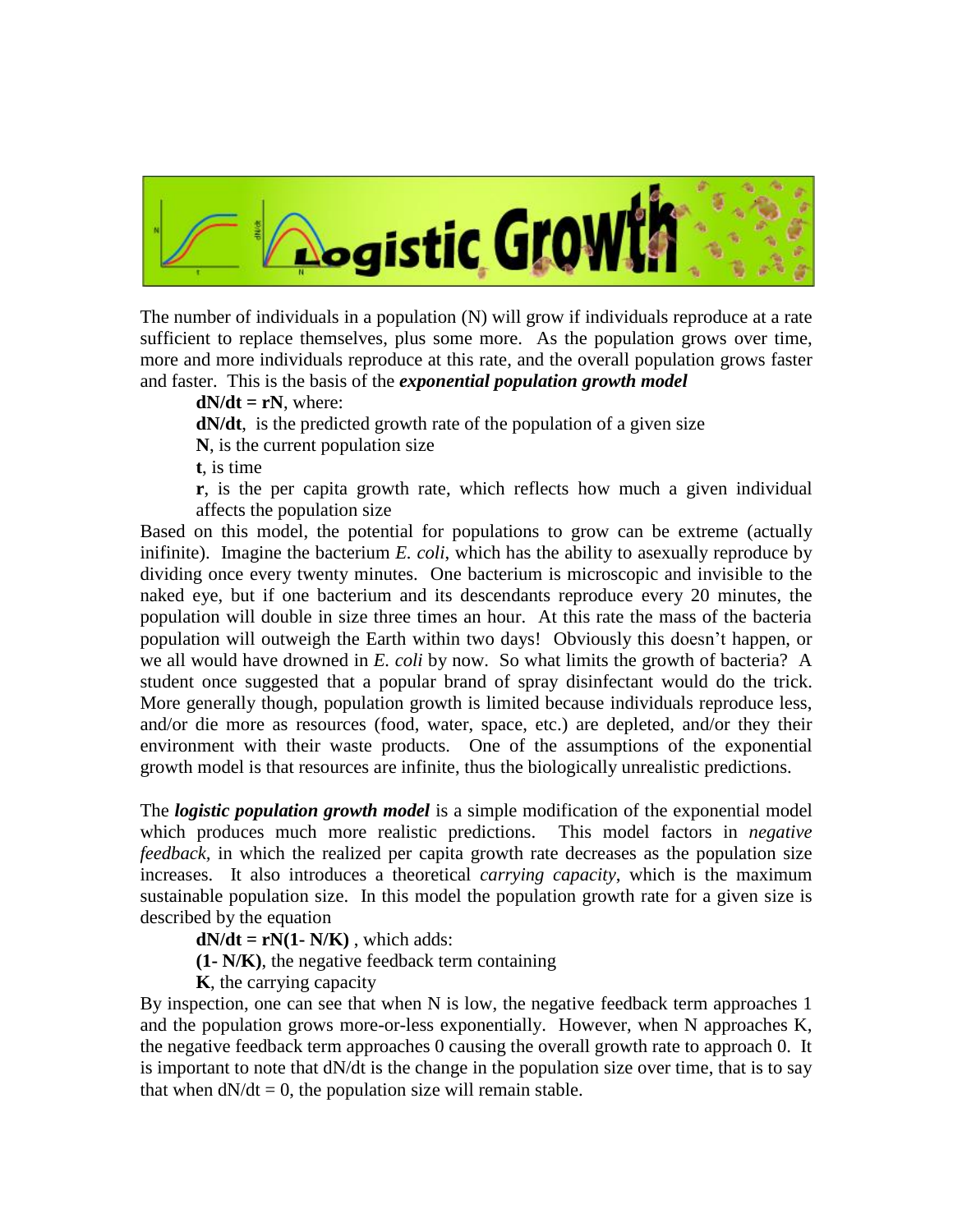## **Model Details**

This model is designed to explore how the various parameters in the logistic growth model affect population dynamics. It is set up with two populations side by side (red and blue), with slider controls for each of the parameters (Figure 1). One can observe individuals in the populations being born and dying over time in the world-view window, and simultaneously follow numeric and graphical representations of the populations. Detailed explanation of the reporters and controls are given in Tables 1  $\&$  2. The most robust way to examine the effect of each parameter is to set each the parameters the same for the red and blue populations, and then raise/lower one parameter at a time in one of the populations to observe the effect.

**Figure 1. Screen shot of the Logistic Growth model**